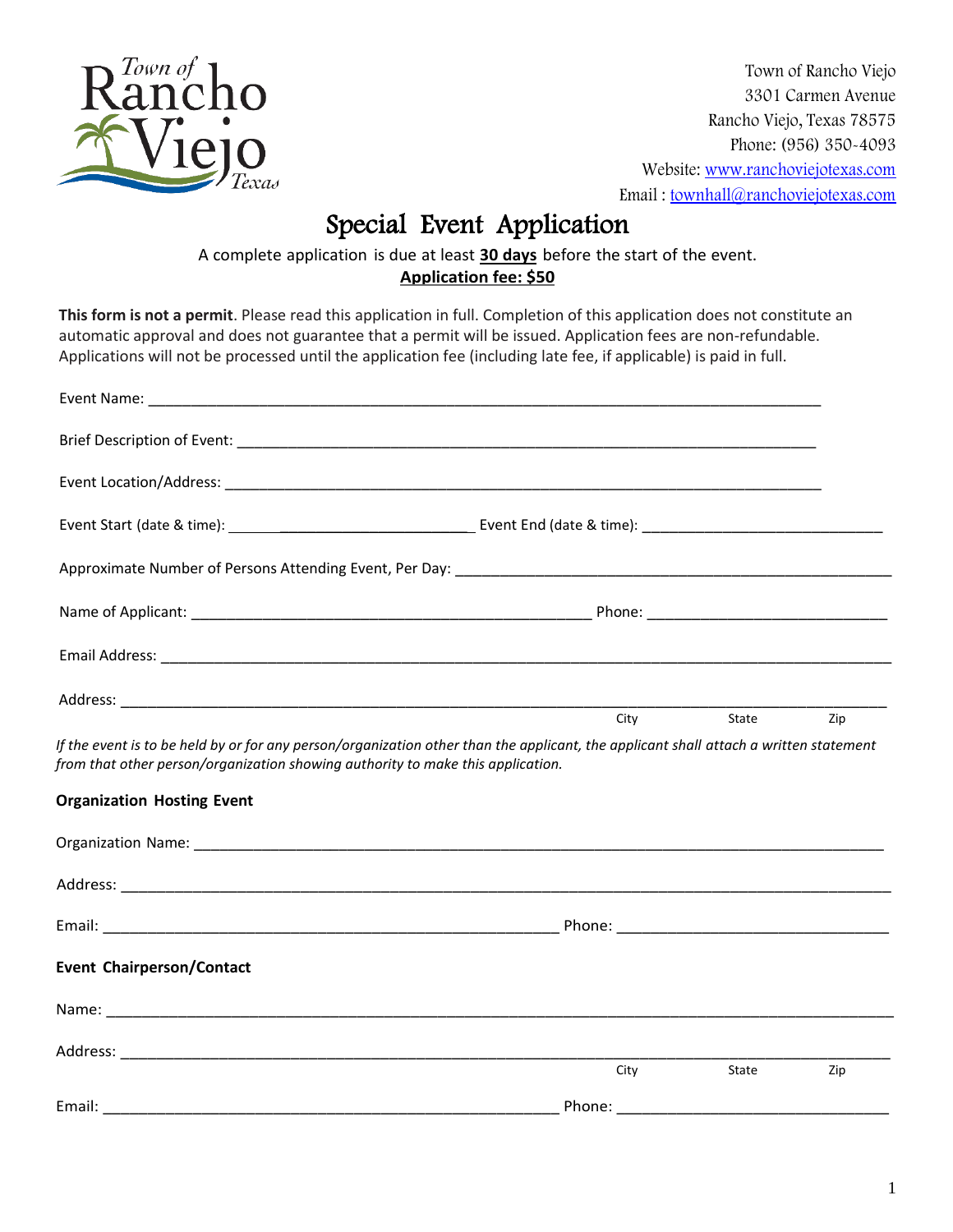#### **Property Owner Information**

If any portion of the event will be held on private property (including parking), please provide the following:

| Name:    |      | Phone: |       |     |  |
|----------|------|--------|-------|-----|--|
| Address: |      |        |       |     |  |
|          | City |        | State | Zip |  |

*Applicant shall submit copy of letter from property owner giving written permission for event use if applicable.*

Proposed Parking Locations and Number of Parking Spaces Provided: \_\_\_\_\_

*Applicant shall submit written permission for use of parking from property owner. Parking location(s) must be indicated on the site plan.*

\_\_\_\_\_\_\_\_\_\_\_\_\_\_\_\_\_\_\_\_\_\_\_\_\_\_\_\_\_\_\_\_\_\_\_\_\_\_\_\_\_\_\_\_\_\_\_\_\_\_\_\_\_\_\_\_\_\_\_\_\_\_\_\_\_\_\_\_\_\_\_\_\_\_\_\_\_\_\_\_\_\_\_\_\_\_\_\_\_\_\_\_\_\_\_\_\_\_\_\_\_\_\_\_\_\_\_\_\_\_\_\_\_\_\_\_

#### **NOTE:** *If* **any item in lines 1-8 is applicable, additional Special Administrative Rules apply to each item, and must be followed to ensure the safety of this Special Event.**

1. Please circle all that apply as part of this Special Event, and each must be included on the site plan:

| Closing a Street  | Inflatable/Bounce houses | Loudspeakers                         |
|-------------------|--------------------------|--------------------------------------|
| Tents or Canopies | Fencing/Barriers         | Sale of Merchandise                  |
| Portable Toilets  | Generators               | Cooking                              |
| Stage or Music    | <b>Amusement Rides</b>   | Blocking of Streets/ Public Property |

#### *For Street Closures\*:*

What streets:  *\*Attach detailed traffic plan to application.* From when to when: \_\_\_\_\_\_\_\_\_\_\_\_\_\_\_\_\_\_\_\_\_\_\_\_\_\_\_\_\_\_\_\_\_\_\_\_\_\_\_\_\_\_\_\_\_\_\_\_\_\_\_\_\_\_\_\_\_\_\_\_\_\_\_\_\_\_\_\_\_\_\_\_\_\_\_\_\_\_\_\_ For Generators, quantity and sizes: **we are exampled** For Fencing/Barrier: \_\_\_\_\_\_\_\_\_\_\_\_\_\_\_\_\_\_\_\_\_ *Location(s) and/or the positioning must be indicated on the event site plan. For Tent(s):* How many: \_\_\_\_\_\_\_\_\_\_\_\_\_\_\_\_\_\_\_\_\_\_\_ Dimensions/size: \_\_\_\_\_\_\_\_\_\_\_\_\_\_\_\_ Will the tent(s) have sides? **YES / NO** *If yes,* how many sides will be closed? *The size(s) and location(s) of tents, canopies or other membrane structures must be indicated on the event site plan.* 2. Will food and/or beverages be available or served? **YES** / **NO** *If yes,* a *Food Service Permit* must be obtained from the Cameron County Health Department at (956)247- 3685 in conjunction with this Special Event Permit.

*Please attach a list of vendors: name, address, and contact number. Each vendor must be in current compliance with the Cameron County Health rules and have a current Fire Inspection certificate from the Brownsville Fire Department.*

Will chafing fuel or a fryer be utilized? **YES** / **NO**

Will alcohol be sold or allowed (BYOB) at this event? **SOLD** / **ALLOWED** *I* **NO**

*If SOLD,* provide a copy of *TABC Permit.* For alcohol approval, *Host Liquor Liability* insurance must be provided.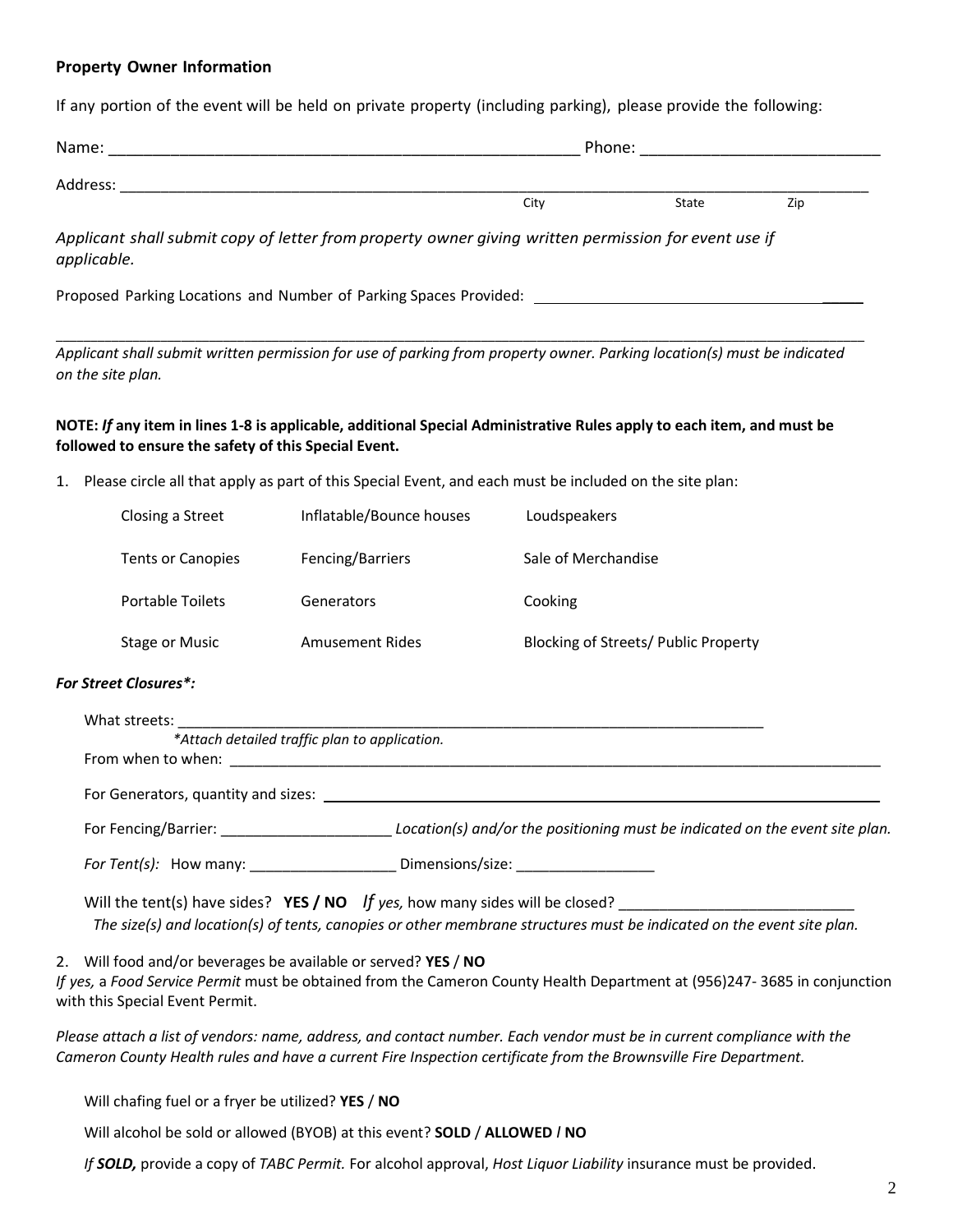- 3. If this application is for a **Run/Walk or Parade,** please include:
	- a. To assist in traffic safety planning, what time will the first participant leave the start line?
	- b. Onsite preparation and set-up begin at: \_\_\_\_\_\_\_\_\_\_\_\_\_\_\_\_\_\_\_\_\_\_\_\_\_\_\_\_\_\_\_\_\_\_\_\_\_\_\_\_\_\_\_\_\_\_\_\_\_\_\_\_\_\_\_\_\_\_\_
	- c. Onsite registration begins at:

d. Assembly location (Street Location):

- e. Name of company providing registration/marketing/run timing:
- f. Name of rental company setting out barricades, event day contact name and phone number or will you use the Town of Rancho Viejo:
- g. Run/Parade Route, including starting point and disbanding area: \_\_\_\_\_\_\_\_\_\_\_\_\_\_\_\_\_\_\_\_\_\_\_\_\_\_\_\_\_\_\_\_\_\_\_\_\_\_\_
- h. Estimated number of participants/people in the run/parade: \_\_\_\_\_\_\_\_\_\_\_\_\_\_\_\_\_\_\_\_\_\_\_\_\_\_\_\_\_\_\_\_\_\_\_\_\_\_\_\_\_\_
- i. Number of vehicles/floats:
- j. Amount of space between parade units (ft.):
- k. Other types of participants (example: animals, etc.): \_\_\_\_\_\_\_\_\_\_\_\_\_\_\_\_\_\_\_\_\_\_\_\_\_\_\_\_\_\_\_\_\_\_\_\_\_\_\_\_\_\_\_\_\_\_\_\_\_
- l. Route Map -Attach required map to application:
- 4. If the event will impact surrounding property owners, notice must be sent to abutting property owners at least two (2) weeks before the event date. *Applicant shall submit a copy of notification letter and a list of addresses notified.* A sample notification letter is available under the Forms page on the town website. Date notice provided to abutting property owners:  $\frac{\mu}{\sigma}$  /  $\frac{\mu}{\sigma}$
- 5. Will signs/banners be utilized for the event? **YES** / **NO** *If yes,* please submit a list of signage sizes and locations. Signage must be indicated on the event site plan and adhere to the Town of Rancho Viejo sign ordinance.
- 6. Will amusement rides/bounce house(s) be used in conjunction with the event? **YES / NO** *If yes, the location(s) must be indicated on the event site plan.* Proof of Insurance must be provided no later than 15 business days before event for permit approval. \*\*Rides and/or attractions associated at special events shall conform with the statutory rules and regulations set forth in Chapter 21. Article 21.53 of the Texas Insurance Code, designated the Amusement Ride Safety Inspection and Insurance Act, as amended.

**Certificates of Inspection** and copies of inspection reports will be required. From time to time a question arises concerning whether a ride is subject to the requirements of the Texas Amusement Ride Safety Inspection and Insurance Act. (The Act lists rides that are included and excluded, but there are still instances where questions arise.) In those cases, the Town of Rancho Viejo's position is that the ride is included unless the applicant can provide written documentation from the Texas Department of Insurance (TDI) that the specific ride(s) have been reviewed and determined not to fall under the Act. It is the Applicant's responsibility to provide a written TDI opinion exempting thatspecific ride(s).

7. Will animals (other than pets on a leash) beused in conjunction with the event? **YES** / **NO**

*If yes,* what kind and howmany? \_\_\_\_\_\_\_\_\_\_\_\_\_\_\_\_\_\_\_ *The location(s) must be indicated on the event site plan. A hand washing station must be provided and indicated on the site plan for permit approval.*

\_\_\_\_\_\_\_\_\_\_\_\_\_\_\_\_\_\_\_\_\_\_\_\_\_\_\_\_\_\_\_\_\_\_\_\_\_\_\_\_\_\_\_\_\_\_\_\_\_\_\_\_\_\_\_\_\_\_\_\_\_\_\_\_\_\_\_\_\_\_\_\_\_\_\_\_\_\_\_\_\_\_\_\_\_\_

8. Explain how sanitation will be handled by the event. How will this event dispose of trash? If a service is contracted, please provide the name of the service company. \_\_\_\_\_\_\_\_\_\_\_\_\_\_\_\_\_\_\_\_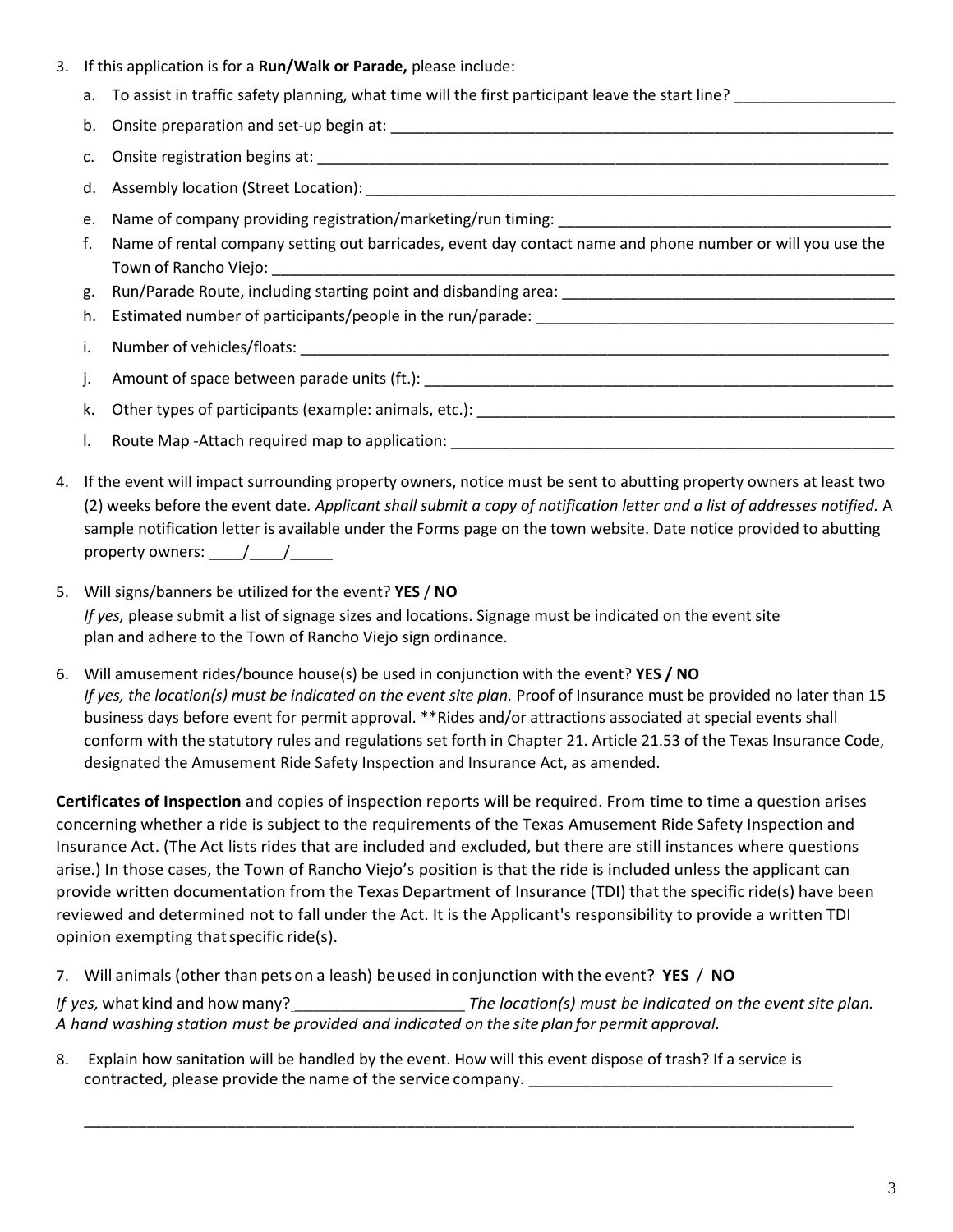### Prior to permit approval, submittal of the following items is required:

- 1. Written authorization granting Applicant permission to submit this permit application on behalf of event host
- $2.$ Written permission from property owner for use of private property
- 3. Detailed Event Site Plan with all applicable items noted in this application
- 4. Certificate of Insurance for event coverage with the Town of Rancho Viejo listed as a Certificate Holder and Additional Insured (if required by Risk Management)
- 5. Copy of notification letter and a list of addresses notified
- Payment of non-refundable Permit Application Fees 6.
- 7. Payment of department fees if applicable.

In the event the Town determines, upon review of this application, that this special event requires the special attention and involvement of the Town personnel or facilities, the Town shall so notify the applicant. In such event, prior to the issuance of a permit for this special event, the applicant shall pay to the Town the cost estimated for policing, closure of roadways, and applicable fees, along with any required Clean - Up Deposit and Surety Bond. Should actual costs for policing and cleaning exceed the estimated amount, the applicant agrees to pay any additional costs to the Town incurred as a result of the special event within five (5) days of the date upon which the Town informs the applicant of the amount of such additional costs.

I, the undersigned, hereby confirm that the information stated above is true and correct to the best of my knowledge.

Date

I, THE UNDERSIGNED APPLICANT, AGREE TO INDEMNIFY AND HOLD HARMLESS THE TOWN OF RANCHO VIEJO, ITS OFFICERS, EMPLOYEES, AGENTS, AND REPRESENTATIVES AGAINST ALL CLAIMS OF LIABILITY AND CAUSES OF ACTION RESULTING FROM INJURY OR DAMAGE TO PERSONS OR PROPERTY ARISING OUT OF THE SPECIAL EVENT.

Signature of Applicant

Date

### By signature, Town Administrator or designee approves this Event subject to the above requirements:

Signature of Applicant

Date